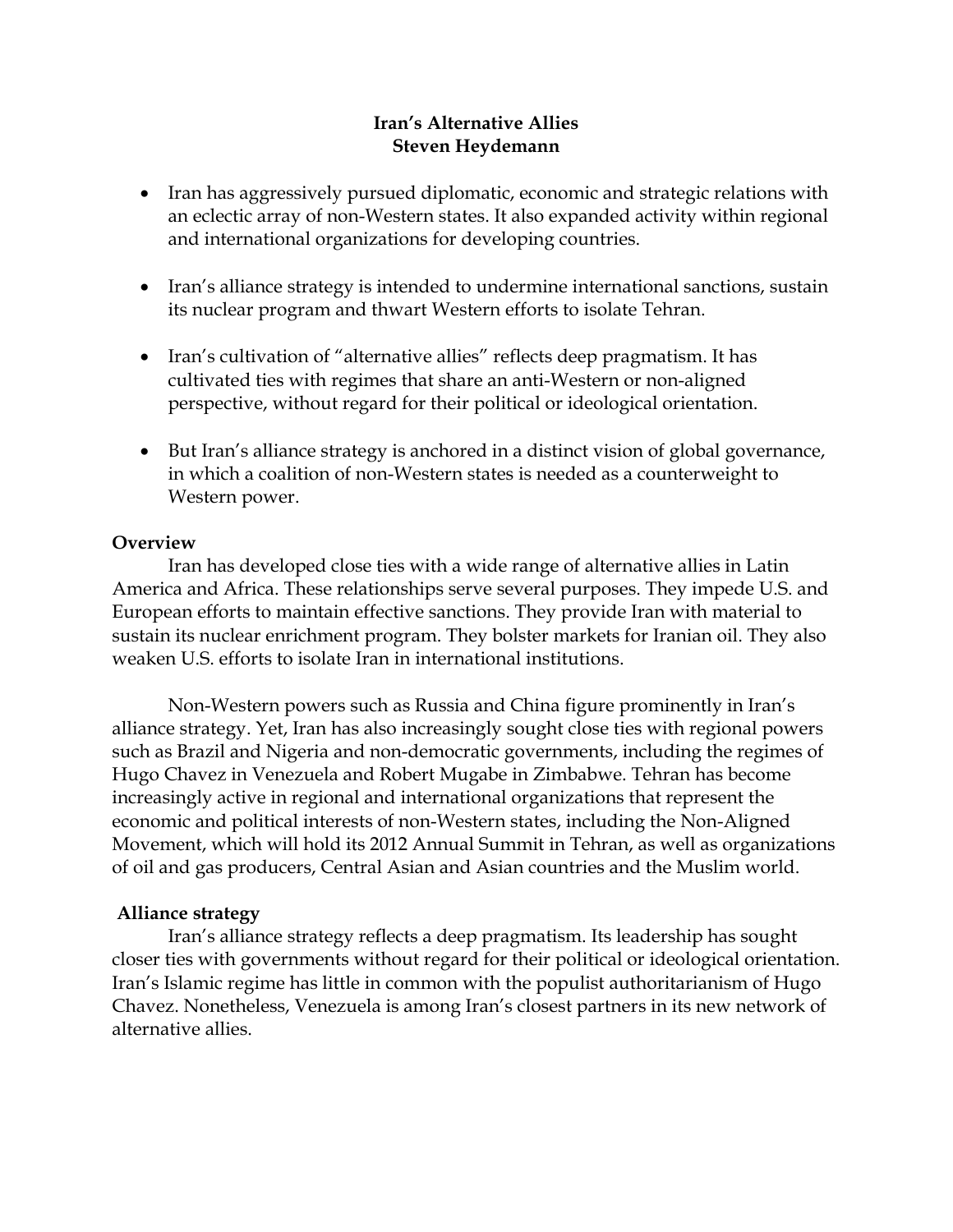Iran's alliance strategy also expresses a clear and distinctively anti-Western vision of global governance. It is rooted in the views of revolutionary leader Ayatollah Ruhollah Khomeini, who defined Tehran's foreign policy as "neither East nor West."

Yet the new alliance strategy today goes well beyond Khomeini's go-it-alone version of non-alignment. It is anchored in the conviction that non-Western states share an interest in balancing U.S. and Western power in the international system. Only by coordinating policies and acting collectively can non-Western states defend their sovereignty, security and international interests. President Mahmoud Ahmadinejad said, "We [non-Western nations] have to develop a proper coordination…to wriggle ourselves from the domination of Western powers."

### **Global goals**

Iran's leaders have adroitly exploited concerns among developing nations about U.S. dominance. They have tried to enhance Iran's influence by advocating a more just distribution of power and resources in the international system. They accuse the United States and its allies of using globalization as an instrument of Western power and to impose their will on non-Western states. Ahmedinejad calls it "forced globalization."

Ahmadinejad defends Iran's alliance strategy as a means to reclaim globalization from the West. In August 2010, Ahmedinejad told students that the "real battlefield in the world is over global supremacy and globalization. Today, Iran supports globalization more strongly than Westerners." This view has been echoed by many of Iran's alternative allies, including Chavez, Mugabe and also Brazil's President Luiz Inacio Lula da Silva.

Iran's alliance strategy includes economic, strategic and diplomatic elements. In each, Iran has tried to establish organizations, bi-lateral agreements, and formal economic arrangements as a way to institutionalize alternative networks of power in the international system.

Short-term, the Iranian regime has effectively utilized a global network of alternative allies to expand its diplomatic room for maneuver, impede U.S. and European efforts to tighten international sanctions, and sustain its enrichment program. Longer term, its aim is to establish alternative frameworks of global governance that will permit non-Western nations to trade, invest, borrow, and provide for their sovereignty and national security without recourse to the West.

#### **Iran-Venezuela alliance**

The massive expansion of Iranian-Venezuelan ties since 2000 is an extreme but representative case of how Iran's alliance strategy has unfolded. Before 2000, bilateral exchanges were sporadic. President Khatami's visit to Caracas in 2000 was the first by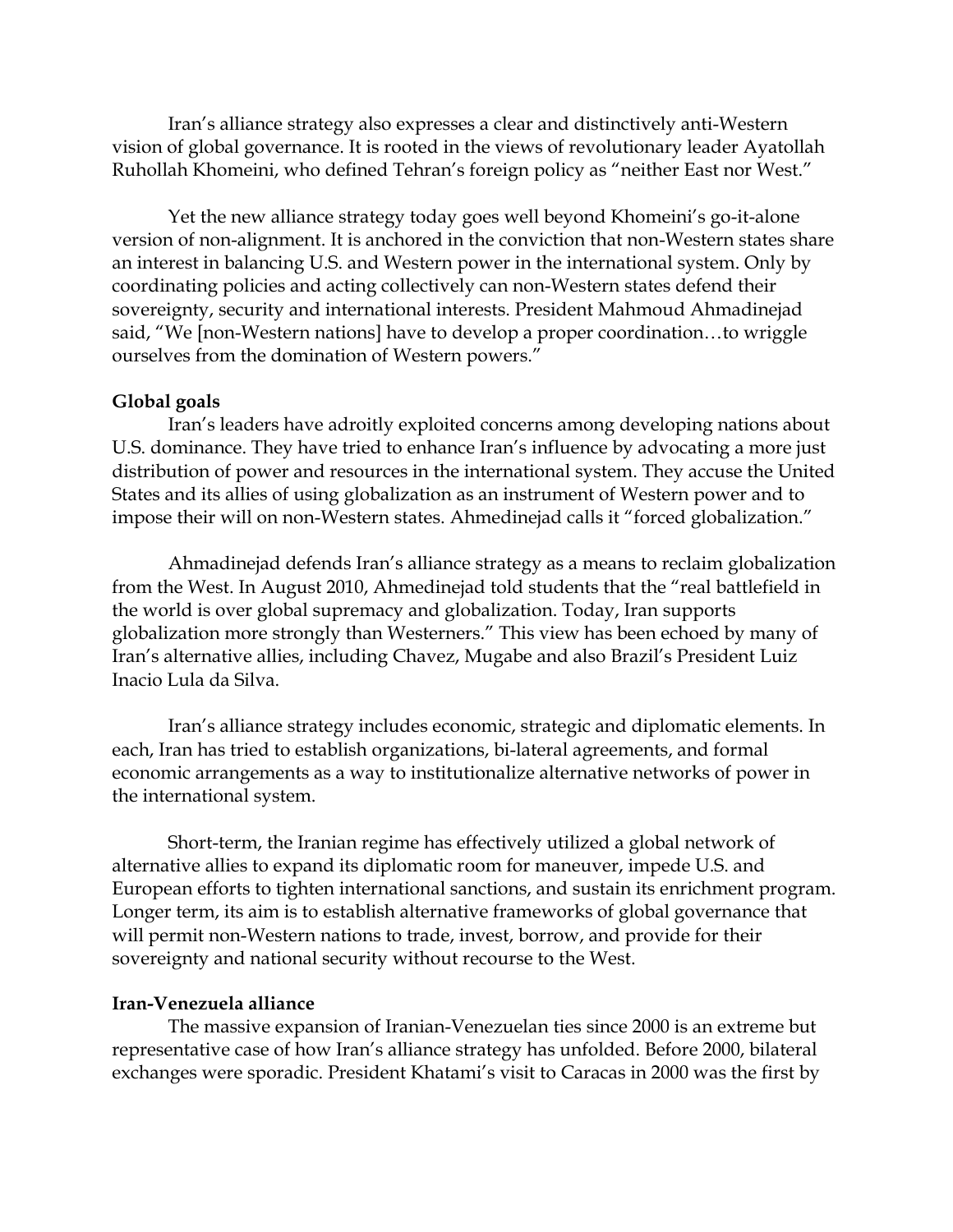an Iranian head-of-state in 23 years. Over the next seven years Iranian and Venezuelan heads of state visited one another no less than 14 times.

In 2002, Iranian-Venezuelan trade was trivial, only \$1.5 million annually. Between 2001 and 2007, Venezuela and Iran signed more than 181 trade agreements worth at least \$20 billion. The agreements covered cooperation in steel and oil production, automobile production, manufacturing ammunition and oil exploration. The two countries have jointly lobbied OPEC members to price oil in Euros instead of U.S. dollars. A few weeks after the United Nations approved sanctions on Iran, Tehran and Caracas called for a cut in oil production by OPEC members.

In 2007, Iran and Venezuela announced they would establish a \$2 billion fund aimed at financing projects in the developing world "to help thwart U.S. domination." Chavez described the fund as, "a mechanism for liberation." Ahmadinejad said the fund would promote cooperation in third world countries, especially in Latin America and Africa. In 2009, they agreed to establish an Iranian-Venezuelan Development Bank funded at \$200 million.

The theme of building international support against American power recurs frequently in official Iranian-Venezuelan exchanges. During a 2007 visit, Chavez held up Ahmadinejad's hand and said that the two nations would "unite and create a multipolar world…United, we are going to help defeat U.S. imperialism, and that's why…they get worried in Washington when they see the two of us shaking hands."

Chavez is an ardent supporter of Iran's nuclear enrichment program. Venezuela was one of only three countries at the International Atomic Energy Agency (IAEA) to vote against referring the Iranian nuclear file to the U.N. Security Council. Chavez has threatened to suspend crude oil exports to the United States if it attacks Iran, and has offered to supply Iran with F-16 fighter jets. Security cooperation extends well beyond the nuclear issue. Venezuela has reportedly entered into military projects with Iran, and they are seeking to jointly produce an unmanned aircraft similar to the U.S. Predator. Reports indicate Iran's Revolutionary Guards are training Venezuelan police and secret services.

### **Latin American allies**

Iran has used its alliance strategy across Latin America over the past decade. After the Security Council approved sanctions against Iran in 2006, Ahmadinejad embarked on a tour of Latin American countries critical of U.S. policies, including Bolivia, Nicaragua and Ecuador. He attended the swearing-in of President Rafael Correa, who had pledged during his campaign not to renew a lease for a U.S. air base in Ecuador. In 2006, Bolivian President Evo Morales announced plans to establish diplomatic ties and forge energy cooperation with Iran—on Chavez's advice. A highlevel Bolivian official told the press, "Iran is seeking to gain geopolitical control in the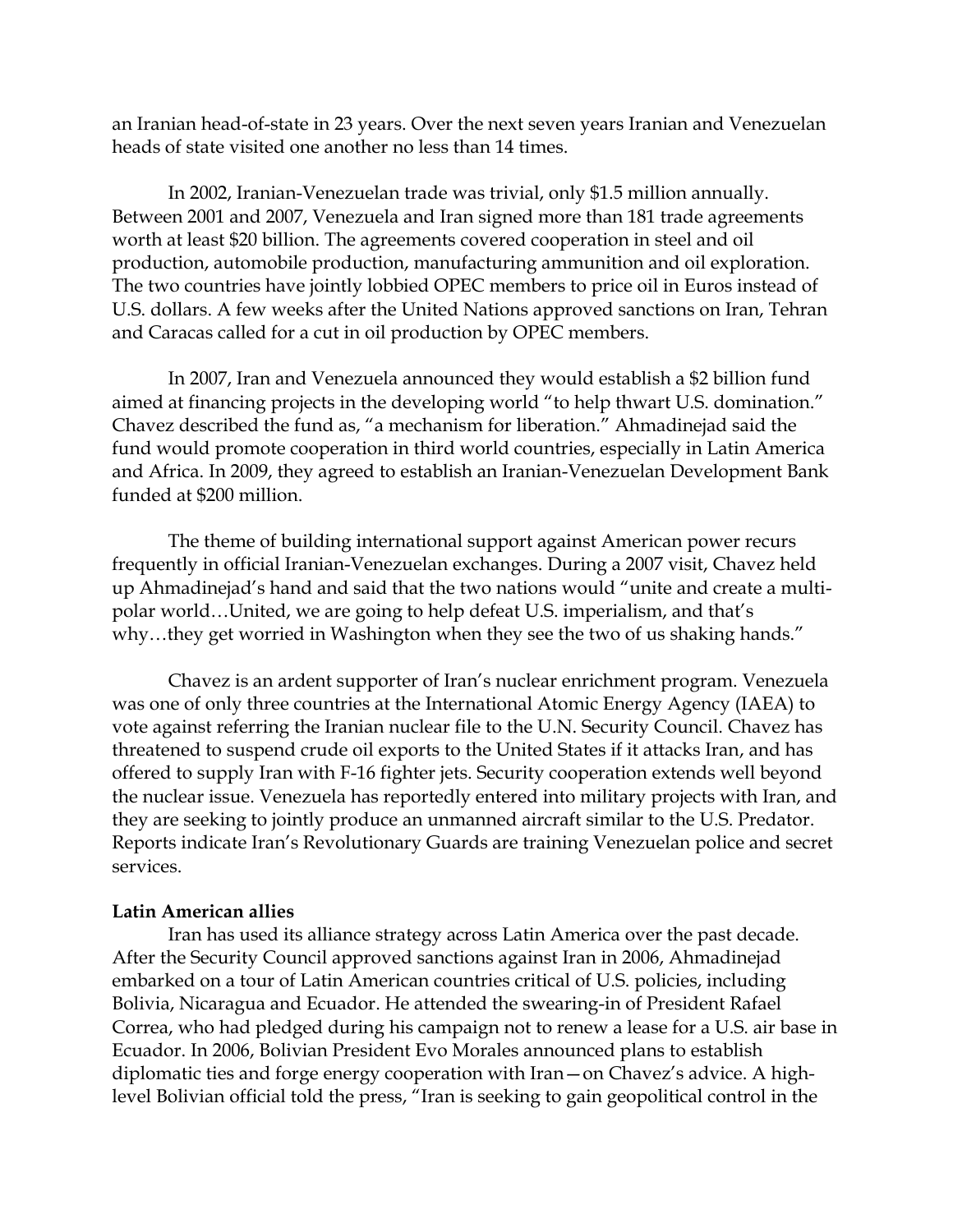Western Hemisphere with the aid of Venezuela. They will eventually be able to place and replace governments."

The deepening of Iranian-Brazilian ties followed a similar pattern, absent vitriolic anti-Americanism. Bilateral relations date to the early days of the Islamic Republic, but have expanded significantly since 2000. In 2010, Brazil was Iran's largest trade partner in Latin America, hitting \$1.3 billion in 2008—an increase of over 80 percent in one year. In 2010, Lula da Silva took more than 300 political and business leaders to Tehran. He and Ahmadinejad agreed to expand bilateral trade to \$10 billion and signed 11 economic cooperation agreements.

In 2010, Brazil had a central role in international efforts to assure that Iran does not acquire a nuclear weapons capability. With Turkey, Brazil won Iranian support for a deal to swap low enriched uranium for more highly enriched uranium intended for use in a nuclear medical facility. The deal complicated but did not derail U.S. efforts to secure new U.N. sanctions against Iran. Brazil voted against the sanctions, but agreed to abide by them, reflecting the limits of Iran's strategy with governments that are nonaligned, rather than anti-American.

## **African connections**

Iran has worked assiduously to expand its influence in Africa. Sudan and Zimbabwe share Iran's anti-Western orientation and its critique of the international system. Iran was among the few states to oppose sending U.N. peacekeepers to Darfur. It has supported Mugabe's regime in Zimbabwe with technical and humanitarian aid following the collapse of its economy in 2008 and the 2009 imposition of economic sanctions. Heads of government have visited one another's capitals. They have also signed several economic agreements since 2005.

During a visit to Tehran in November 2006, Mugabe echoed Ahmadinejad and Chavez in calling for radical change in an "evil" international system. "Countries who think alike must come together and work out mechanisms to defend ourselves," he told a press conference. In 2007, Iran and Zimbabwe created an international "coalition for peace in response to the aggression of global bullies" after President George W. Bush criticized both governments.

In the absence of political and ideological compatibility, Iran has strengthened economic ties, increasing investments and facilitating trade, aid and humanitarian support. South Africa is among Iran's largest trading partners, to the tune of \$20 billion annually in recent years. Iran supplied some 40 percent of South Africa's oil. In the late 1990s, South Africa offered to sell Iran nuclear technology for the purpose of developing a nuclear energy capacity. It strongly supports Iran's right to enrichment, even while opposing nuclear proliferation.